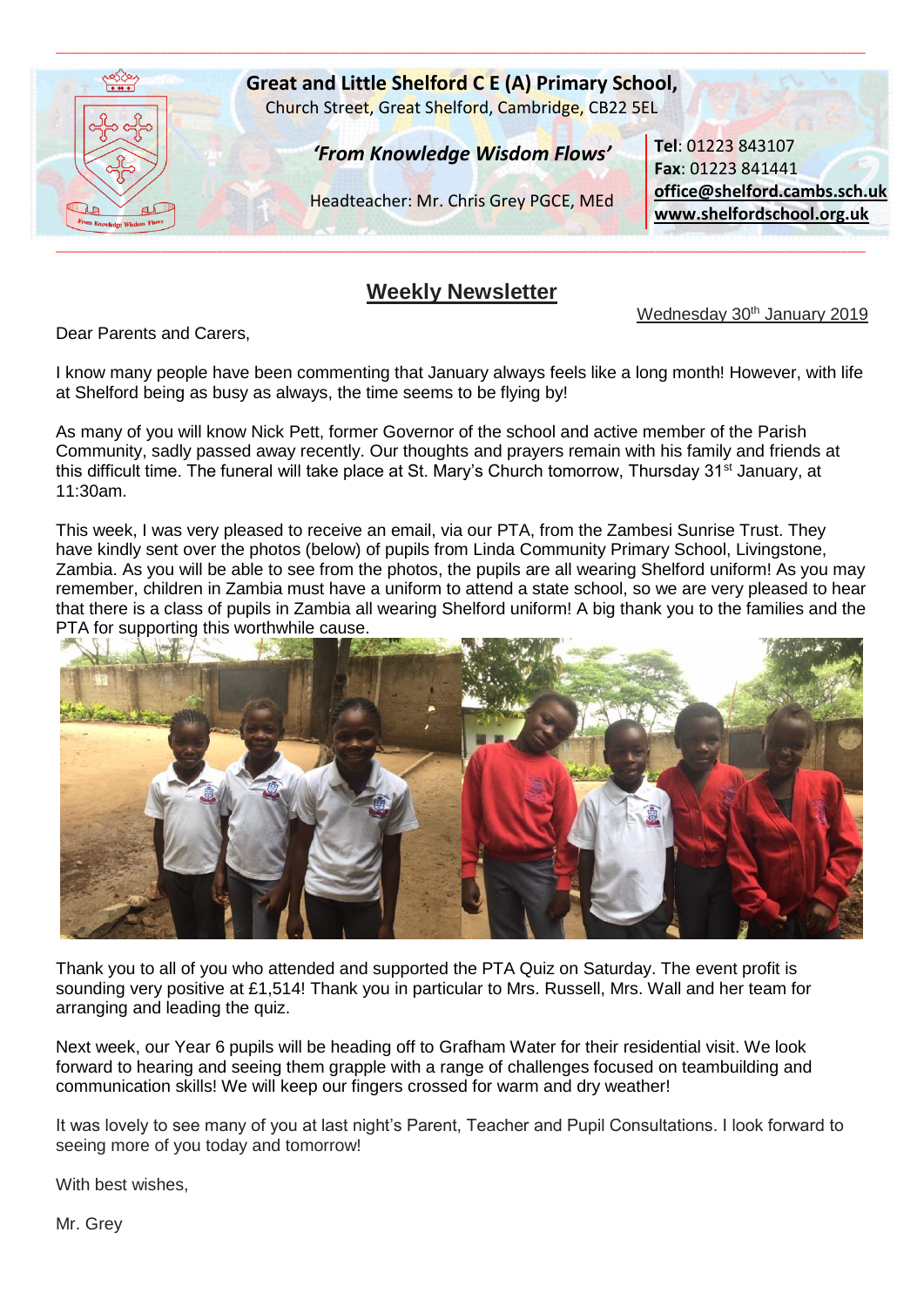# **Announcements**

### **School closure**

In the event of bad weather, we will aim to keep the school open as usual. In the exceptional and unlikely event that the school were to close, we will post a message on the school website and notify Radio Cambridgeshire for inclusion in their schools closures list.

### **PTA fancy dress sale**

The PTA are planning to have a second hand fancy dress sale on Thursday the 14th February at school pick up. If you have costumes to donate, please send them to the children's classroom, or if you are unable to do this you can leave them in the office.

## **Art Club**

There are still some spaces for art club (for years  $3 - 6$ ) on Thursday and Friday lunchtimes (£12.50 for 5 sessions). If your child is interested in attending please ask at the office for a form.

### **Netball Club**

Netball Club will start on Monday 4 February and the last session will be Monday 24 June. Clubs will still take place during the weeks of the Grafham Water and Burwell residential trips. Please ensure the children have warm clothing for each session including gloves which they can wear for the warmup.

### **Illness in school**

Please can we remind parents that if your child vomits or has diarrhoea they must be kept off school for 48 hours after the last episode (as recommended by the NHS and Department for Education). These rules are put in place to limit the spread of illness throughout the school (both for children and staff members). Thank you for your co-operation with this.

### **Lost items**

We have a number of lost items in the office (various watches and two silver rings amongst other things). If you think that we may have something that belongs to you, please speak to a member of the office team.

### **Class List**

The PTA would like to ensure that as many parents as possible are aware of 'Class List'. This is a great way to keep in touch with the other parents in your class and should help to ensure good communication between parents. Please get in touch with your class' PTA representatives for assistance.

### **Parents prayer meeting - Thursday 14th February**

A small group meet together each term to pray for the school and we'd love more people to join us. It's fine to bring little ones, we have plenty of toys! We will be meeting at The Lodge, Kings Mill Lane, Great Shelford on Thursday 14th February at 2pm, so please do come along if you are free at that time. If you want any more information please contact Emily Button on [e\\_martin84@hotmail.com.](mailto:e_martin84@hotmail.com)

## **General Routines and Reminders**

#### **Packed lunches**

A reminder, please that packed lunches should be healthy, balanced meals – they should not include fizzy drinks, sweets or chocolate bars

#### **Nut Awareness**

Please note, we are a 'Nut Free School'. Due to medical needs, pupils and staff should not bring any items in containing nuts. This includes any items in **pack lunches**.

With this in mind, may I take this opportunity to remind parents that the invitation to bring a KS2 break time snack is for **an actual piece of fruit not a cereal bar or fruit snack.**

Thank you for your understanding in this.

### **School Dinners**

Dinner money is £2.30 per meal or £11.50 per week. The school is not able to allow debts of more than £15. A letter will be sent if you are in debt for more than 1 week.

Please will you make every effort to pay this online using [www.schoolgateway.com](http://www.schoolgateway.com/) . If you need any information about registering for this please contact the school office.